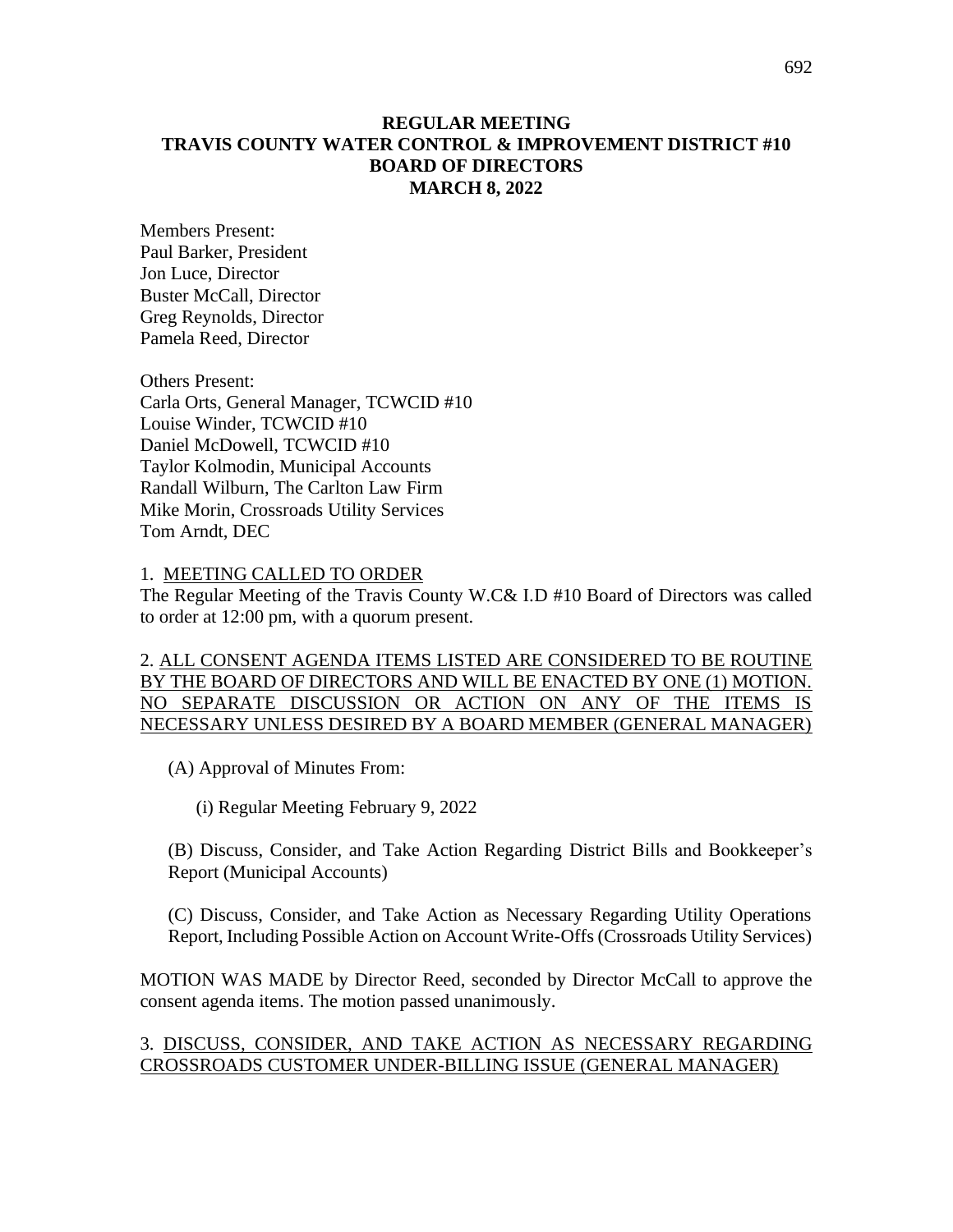Mike Morin with Crossroads Utility Services informed the Board that Crossroads that the insurance company has requested contracts for when we bought and installed the meters to review.

## 4. DISCUSS, CONSIDER, AND TAKE ACTION AS NECESSARY REGARDING MUNICIPAL ACCOUNTS & CONSULTING CONTRACT (TAYLOR KOLMODIN)

Taylor Kolmodin with Municipal Accounts presented a contract to the Board for bookkeeping services, reflecting a change to an hourly billing structure. General Manager Orts informed the Board that Board Attorney Randall Wilburn has reviewed the contract and had no comments or changes. MOTION WAS MADE by President Barker, seconded by Director Reed to enter the contract with Municipal Accounts. The motion passed unanimously.

# 5. DISCUSS, CONSIDER, AND TAKE ACTION AS NECESSARY REGARDING ANNEXATION REQUESTS (GENERAL MANAGER)

(A) LOWER CAMELOT – General Manager Orts informed the Board that legal had provided a blanket easement document and they were working together on generating easement language for each parcel. This will be a very large cost savings from the original plan using the surveyors services.

Manager Orts informed the Board that one of the parcel owners is currently adding a structure to their property and needs to move the meter and service line as it is not in the right of way currently. The Board agreed to cover the cost of moving the customer's meter into the Right of Way which they would be doing anyway with the waterline project. (B) 4315 DUNNING LANE - No movement.

## 6. DISCUSS, CONSIDER, AND TAKE ACTION AS NECESSARY REGARDING THE DISTRICT'S CAPITAL PROJECTS, INCLUDING POSSIBLE ACTION ON PAY APPLICATIONS, CHANGE ORDERS, CONTRACTS, AMENDMENTS, AND PROGRESS UPDATES FOR THE FOLLOWING PROJECTS (DEC)

(A) DRUMMOND PUMP STATION – Mr. Arndt with DEC informed the Board that the project is still ongoing, electrical work is being done, they are getting ready to stucco the building, and they are hoping the starters will arrive in April. Mr. Arndt presented Pay Application No. 21 in the amount of \$369,373.65 to Prota Construction, Inc. MOTION WAS MADE by President Barker, seconded by Director Reed to approve Pay Application No. 21 as presented. The motion passed unanimously.

(B) WILD CAT HOLLOW – PHASE II - General Manager Orts informed the Board that there is no pay application this month as the inspector determined that the submittal had errors and needed further review. Roadway striping should be complete week.

(C) ROB ROY PUMP STATION & HEDGE LANE –

DEC - 5th Amendment to Professional Engineering Services. Work Authorization No. 14 – Mr. Arndt stated that the Agreement has to do with SB compliance requiring back-up power to the station. The bond improvements for this site did not have back-up power in the scope. The Board took the amendment under review with no action taken.

General Manager Orts sought permission to give the Rob Roy residents the option of proceeding with bond portion of project now so as to not delay the project any further. This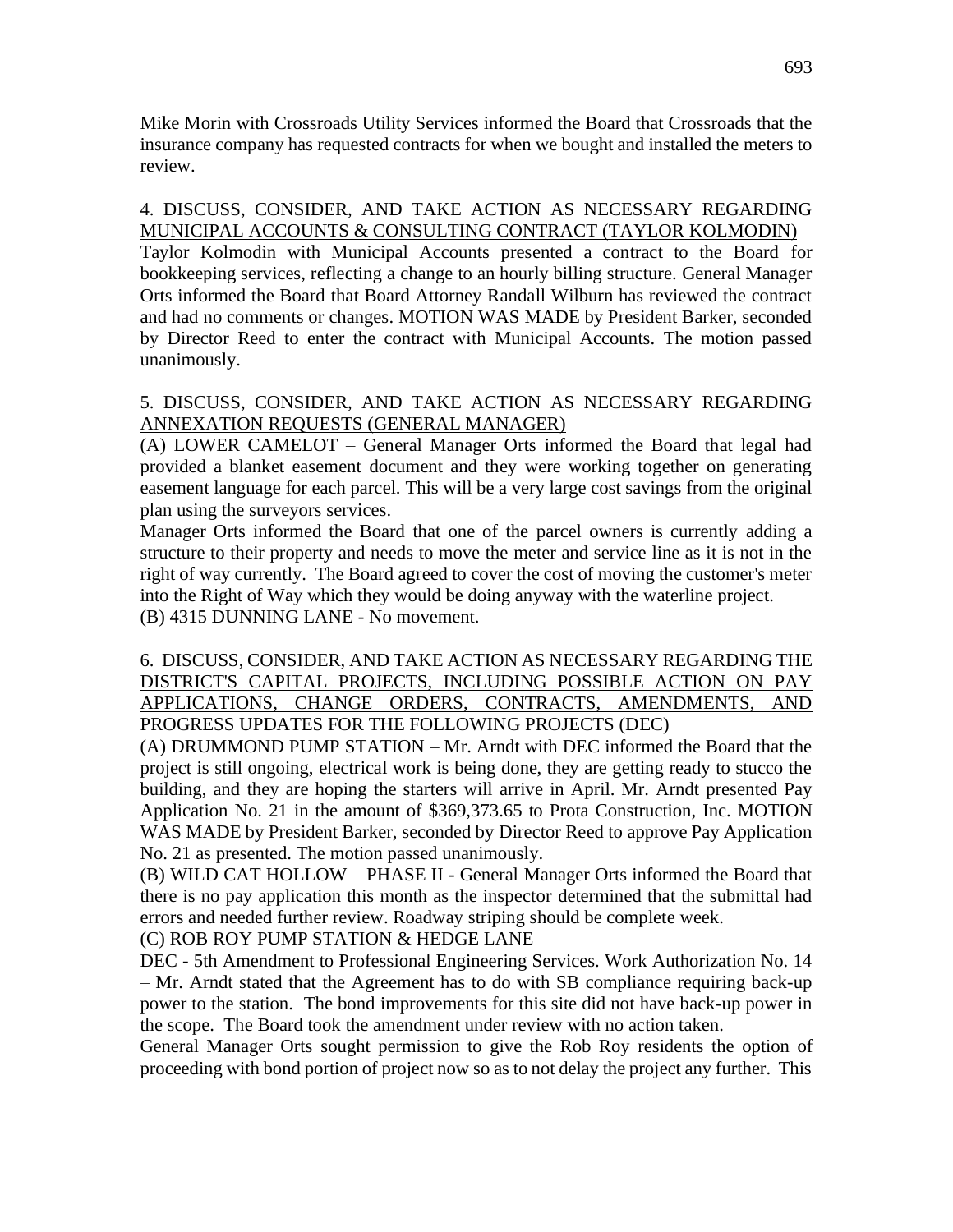would mean the SB3 complaince work would be completed at a later time, once ready. The Board approved this request.

(D) MCCONNELL PUMP STATION & STANDBY GENERATOR – Mr. Arndt informed the Board that the bypass pump is delayed due to mechanical failure in testing process, they are trying to keep the project on schedule by moving over to completion of other items while waiting on the pump. Mr. Arndt presented Pay Application No. 18 in the amount of \$512,568.70 to MGC Contractors, Inc. MOTION WAS MADE by President Barker, seconded by Director McCall to approve Pay Application No. 18 as presented. The motion passed unanimously.

DEC - 8th Amendment to Professional Engineering Services. Work Authorization No. 1 Mr. Arndt informed the Board that the Amendment is just for engineering fees. The Board was concerned about cost and took the amendment under review with no action taken. (E) WAKEFIELD PUMP STATION -

DEC - 1st Amendment to Professional Engineering Services. Work Authorization No. 4 Mr. Arndt informed the Board that the original contract was for preliminary engineering but did not include design, and mostly consists of electrical fees. General Manager Orts asked if all of the SB3 generator projects could be bid together to save costs, and Mr. Arndt will look into doing so, but does not see an issue with it and agrees it would be more cost effective. The Board was concerned about cost and took the amendment under review with no action taken.

# 7. DISCUSS, CONSIDER, AND TAKE ACTION AS NECESSARY REGARDING SENATE BILL 3 COMPLIANCE ITEMS (GENERAL MANAGER)

The emergency preparedness plan has been turned into TCEQ and we are currently waiting on a response.

(A) Riske Pump Station Emergency Generator:

DEC Professional Services Agreement - DEC's proposal is for civil and electrical design and bidding services. Civil work will include site design including duct bank, generator pad, soil erosion and sediment control as well as coordination with the City of Austin, Austin Energy and Texas Gas Services. Coordination with Austin Energy and Texas Gas is required for their services and coordination with the City of Austin for any site approvals or permits. The electrical engineer will design the generator system and associated electrical work to connect to the existing electrical system. The construction phase services proposals will be submitted once the design is completed. The Board was concerned about cost and took the amendment under review with no action taken.

8. CUSTOMER SERVICE COMPLAINTS (GENERAL MANAGER) No complaints for discussion.

9. DISCUSS, CONSIDER, AND TAKE ACTION AS NECESSARY REGARDING GENERAL MANAGER'S REPORT REGARDING FINANCIAL MATTERS, SERVICE AREA ISSUES, UTILITY OPERATIONS, SYSTEM MAINTENANCE, SERVICE REQUESTS, CUSTOMER ISSUES, WATER SUPPLY STATUS, MANAGEMENT ACTIVITIES AND PERSONNEL (GENERAL MANAGER)

There were no items for discussion.